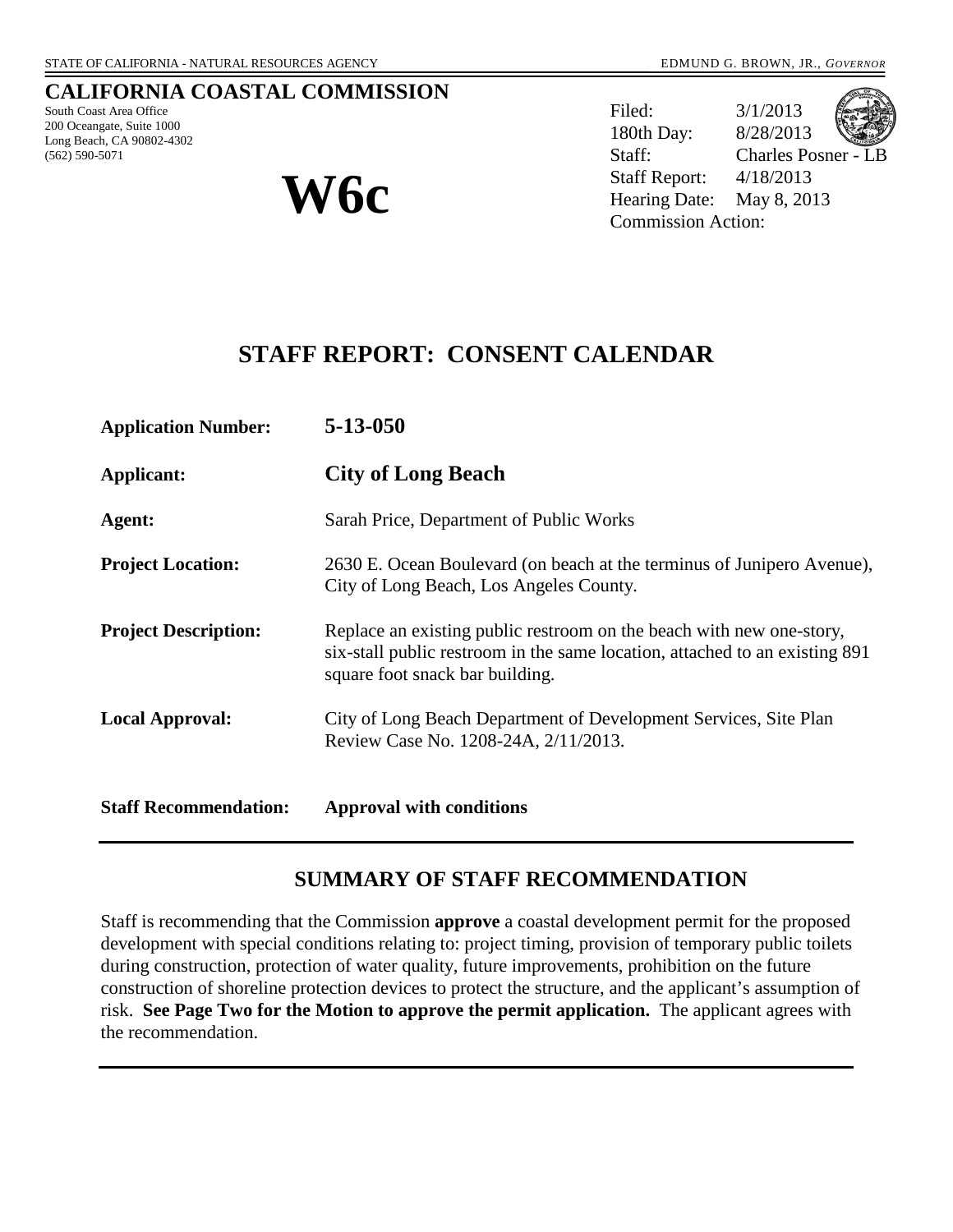# **TABLE OF CONTENTS**

| E. DEVELOPMENT $\ldots$ $\ldots$ $\ldots$ $\ldots$ $\ldots$ $\ldots$ $\ldots$ $\ldots$ $\ldots$ $\ldots$ $\ldots$ $\ldots$ $\ldots$ $\ldots$ $\ldots$ |  |
|-------------------------------------------------------------------------------------------------------------------------------------------------------|--|
|                                                                                                                                                       |  |
|                                                                                                                                                       |  |

# **EXHIBITS**

| Exhibit 1 - Long Beach, CA Map |  |  |  |
|--------------------------------|--|--|--|
|                                |  |  |  |

Exhibit 2 – Project Location Map

Exhibit 3 – Proposed Restroom - Site Plan

Exhibit 4 – Proposed Restroom - Artist Rendering

# **I. MOTION AND RESOLUTION**

**Motion:** *"I move that the Commission approve the coastal development permit applications included on the consent calendar in accordance with the staff recommendations."*

Staff recommends a **YES** vote. Passage of this motion will result in approval of all the permits included on the consent calendar. An affirmative vote by a majority of the Commissioners present is needed to pass the motion.

#### **Resolution:**

*The Commission hereby approves a coastal development permit for the proposed development and adopts the findings set forth below on grounds that the development as conditioned will be in conformity with the policies of Chapter 3 of the Coastal Act and will not prejudice the ability of the local government having jurisdiction over the area to prepare a Local Coastal Program conforming to the provisions of Chapter 3 of the Coastal Act. Approval of the permit complies with the California Environmental Quality Act because either 1) feasible mitigation measures and/or alternatives have been incorporated to substantially lessen any significant adverse effects of the development on the environment, or 2) there are no further feasible mitigation measures or alternatives that would substantially lessen any significant adverse impacts of the development on the environment.*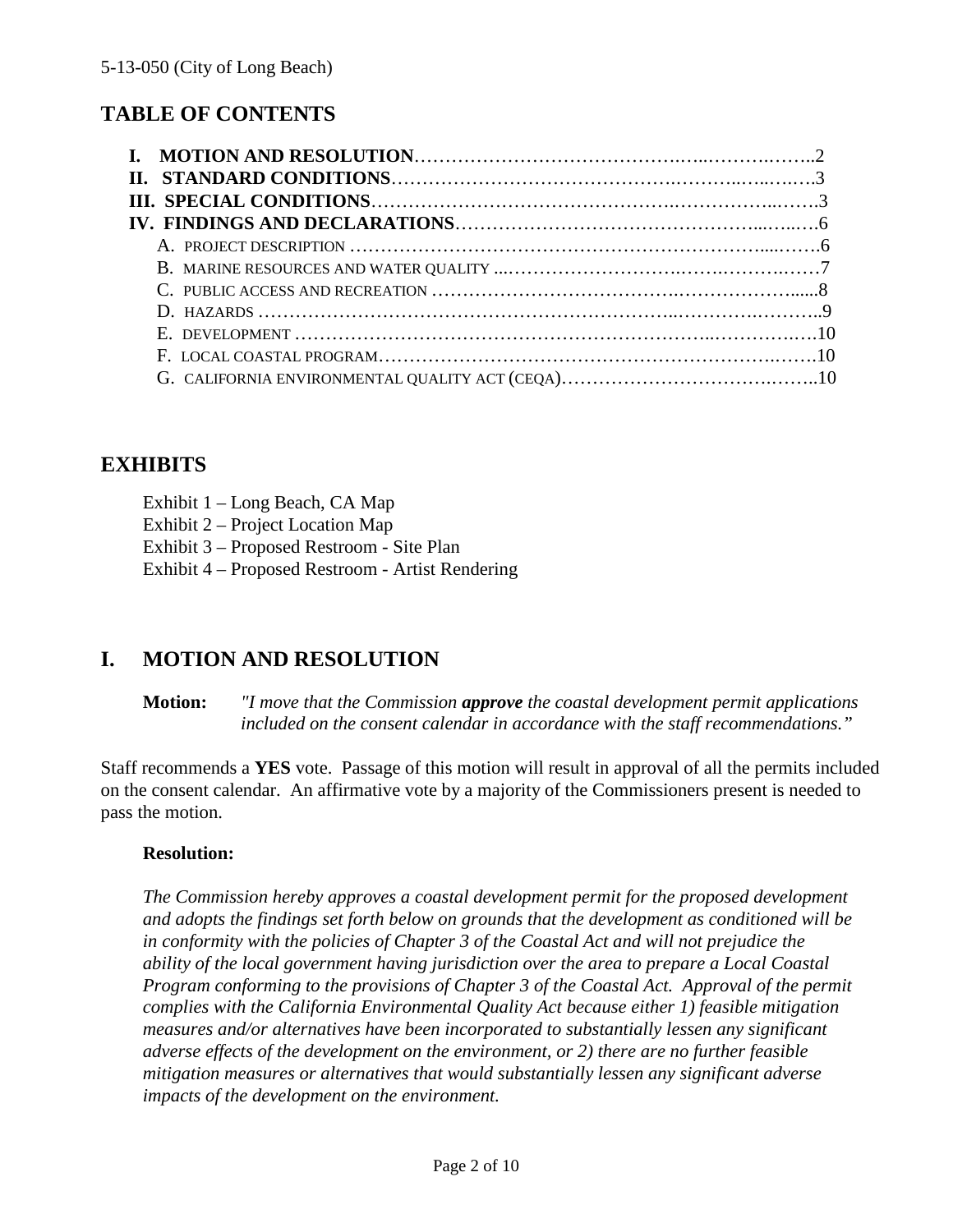# **II. STANDARD CONDITIONS**

This permit is granted subject to the following standard conditions:

- 1. **Notice of Receipt and Acknowledgment.** The permit is not valid and development shall not commence until a copy of the permit, signed by the permittee or authorized agent, acknowledging receipt of the permit and acceptance of the terms and conditions, is returned to the Commission office.
- 2. **Expiration.** If development has not commenced, the permit will expire two years from the date on which the Commission voted on the application. Development shall be pursued in a diligent manner and completed in a reasonable period of time. Application for extension of the permit must be made prior to the expiration date.
- 3. **Interpretation.** Any questions of intent or interpretation of any condition will be resolved by the Executive Director or the Commission.
- 4. **Assignment.** The permit may be assigned to any qualified person, provided assignee files with the Commission an affidavit accepting all terms and conditions of the permit.
- 5. **Terms and Conditions Run with the Land.** These terms and conditions shall be perpetual, and it is the intention of the Commission and the permittee to bind all future owners and possessors of the subject property to the terms and conditions.

# **III. SPECIAL CONDITIONS**

This permit is granted subject to the following special conditions:

- **1. Beach and Recreational Facility Closures - Timing of Project**. The permitted development shall not occur on weekends or holidays during the "peak use" beach season, defined as the period starting the day before the Memorial Day weekend and ending the day after the Labor Day weekend of any year. Beach area closures shall be minimized and limited to areas immediately adjacent to the permitted development (not to exceed a one hundred foot radius around the project site). All beach areas and recreation facilities outside of the one hundred foot radius shall remain open and available for public use during the normal operating hours. The public beach parking lot and the beach bicycle path shall remain open and available for public use during all normal operating hours.
- **2. Public Toilets.** Prior to the closure of the existing public restroom, the permittee shall provide and maintain temporary public toilets at the project site. The temporary facilities shall be provided and maintained at the project site until the new restroom facility is opened for public use.
- **3. Construction Responsibilities.** By acceptance of this coastal development permit, the permittee agrees that the permitted development shall be conducted in a manner that protects water quality pursuant to the implementation of the following BMPs: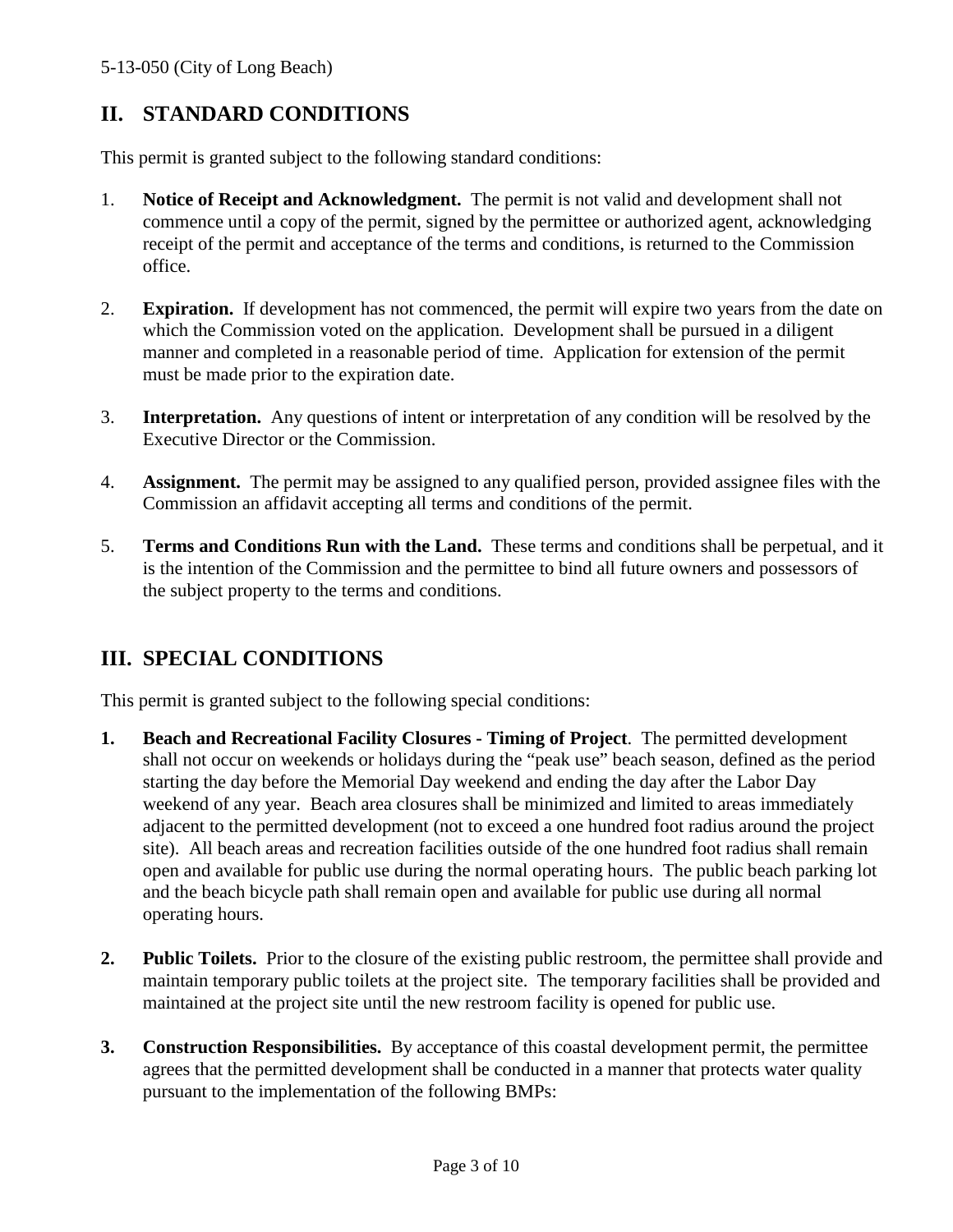- A. No construction materials, equipment, debris, or waste shall be placed or stored where it may be subject to wave, wind, or rain erosion or dispersion.
- B. Any and all demolition and construction material shall be removed from the site as soon as possible (within two days of completion of demolition/construction) and disposed of at an appropriate location. If the disposal site is located within the coastal zone, a coastal development permit or an amendment to this permit shall be required before disposal can take place.
- C. All trash generated by construction activities within the project area shall be disposed of at the end of each day, or sooner if possible.
- D. All grading and excavation areas shall be properly covered and sandbags and/or ditches shall be used to prevent runoff from leaving the site, and measures to control erosion must be implemented at the end of each day's work.
- E. Washout from concrete trucks shall be disposed of at a controlled location not subject to runoff into coastal waters or onto the beach, and more than fifty feet away from a storm drain, open ditch or surface waters.
- F. Erosion control/sedimentation Best Management Practices (BMPs) shall be used to control sedimentation impacts to coastal waters during construction. BMPs shall include, but are not limited to: Silt fencing shall be installed between work areas and the water to prevent runoff/sediment transport into the ocean.
- G. Construction vehicles operating at the project site shall be inspected daily to ensure there are no leaking fluids. If there are leaking fluids, the construction vehicles shall be serviced immediately. Equipment and machinery shall be serviced, maintained and washed only in confined areas specifically designed to control runoff and prevent discharges into the sea. Thinners, oils or solvents shall not be discharged into sanitary or storm sewer systems.
- H. All construction equipment and materials shall be stored and managed in a manner to minimize the potential for discharge of pollutants. Any spills of construction equipment fluids or other hazardous materials shall be immediately contained on-site and disposed of in an environmentally safe manner as soon as possible.
- I. During construction of the proposed project, no runoff, site drainage or dewatering shall be directed from the site into any bay, harbor, street or drainage unless specifically authorized by the California Regional Water Quality Control Board.
- J. In the event that hydrocarbon-contaminated soils or other toxins or contaminated material are discovered on the site, such matter shall be stockpiled and transported offsite only in accordance with Department of Toxic Substances Control (DTSC) rules and/or Regional Water Quality Control Board (RWQCB) regulations.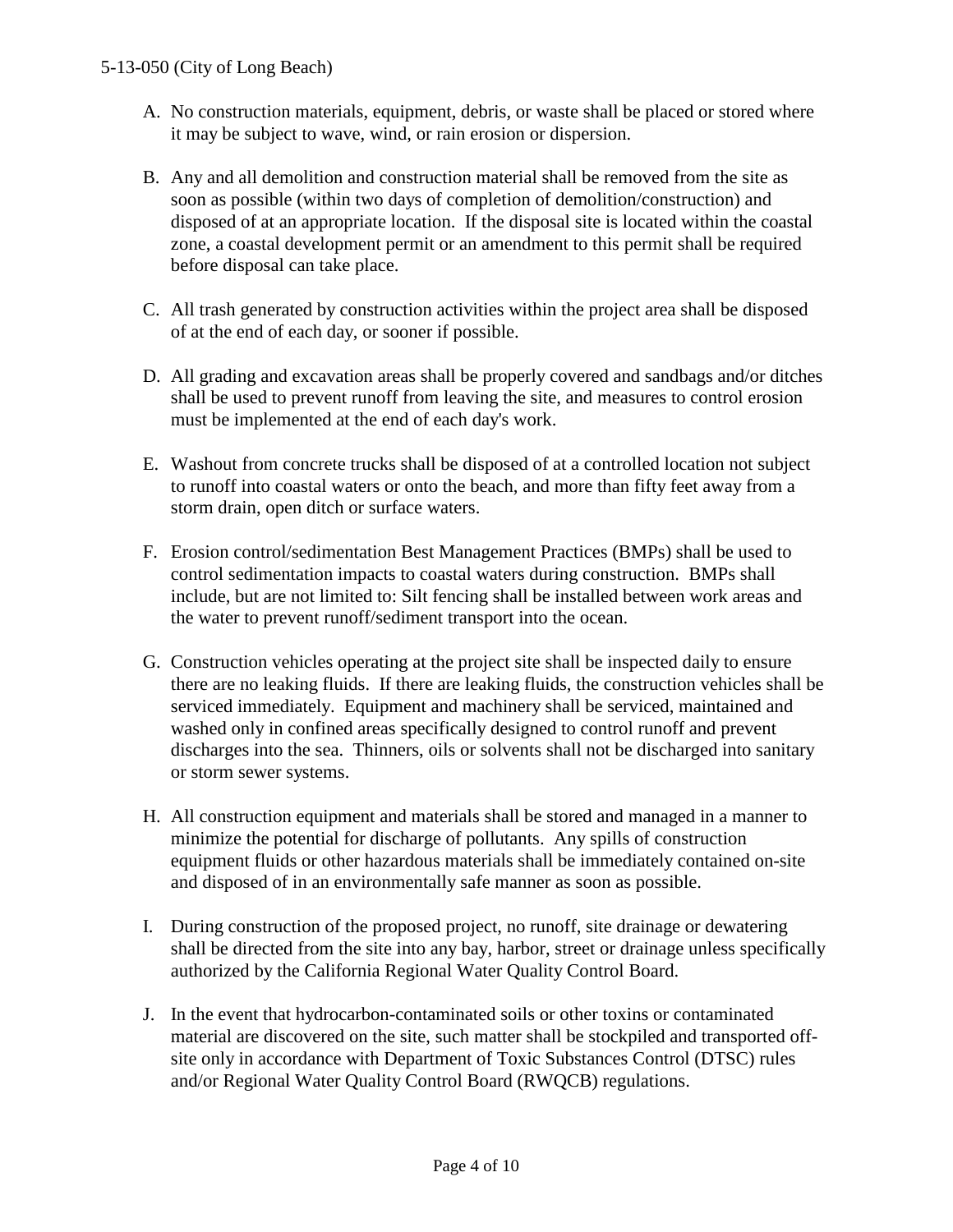#### 5-13-050 (City of Long Beach)

The permittee shall undertake the approved development in accordance with this condition and shall include the requirements of this condition on all plans and contracts issued for the project.

- **4. Future Development Restriction.** This coastal development permit is only for the development described in Coastal Development Permit 5-13-050. Except as provided in Public Resources Code section 30610 and applicable regulations, any future development as defined in PRC section 30106, including, but not limited to, a change in the density or intensity of use land, shall require an amendment to Coastal Development Permit 5-13-050 from the California Coastal Commission or shall require an additional coastal development permit from the California Coastal Commission or from the applicable certified local government.
- **5. No Future Shoreline Protective Device.** A) By acceptance of this coastal development permit, the applicant agrees, on behalf of itself and all successors and assignees, that no shoreline protective device(s) shall ever be constructed to protect the development approved pursuant to this coastal development permit including, but not limited to, the construction of the restroom and any other future improvements, in the event that the development is threatened with damage or destruction from waves, erosion, storm conditions, liquefaction, sea level rise, or any other coastal hazards in the future. By acceptance of this permit, the applicant/landowner hereby waives, on behalf of itself and all successors and assigns, any rights to construct such devices that may exist under Public Resources Code Section 30235. B) By acceptance of this coastal development permit, the applicant/landowner further agrees, on behalf of itself and all successors and assigns, that the landowner shall remove the development authorized by this permit including, but not limited to, the restroom, if any government agency has ordered that the structure is not to be occupied due to any of the hazards identified above. In the event that portions of the development fall to the beach before they are removed, the landowner shall remove all recoverable debris associated with the development from the beach and ocean and lawfully dispose of the material in an approved disposal site. Such removal shall require a coastal development permit.
- **6. Assumption of Risk, Waiver of Liability and Indemnity Agreement.** By acceptance of this permit, the applicant, on behalf of (1) themselves; (2) their successors and assigns and (3) any other holder of the possessory interest in the development authorized by this permit, acknowledge and agree (i) that the site may be subject to hazards from waves, storm waves, flooding and erosion; (ii) to assume the risks to the applicant and the property that is the subject of this permit of injury and damage from such hazards in connection with this permitted development; (iii) to unconditionally waive any claim of damage or liability against the Commission, its officers, agents, and employees for injury or damage from such hazards; (iv) to indemnify and hold harmless the Commission, its officers, agents, and employees with respect to the Commission's approval of the project against any and all liability, claims, demands, damages, costs (including costs and fees incurred in defense of such claims), expenses, and amounts paid in settlement arising from any injury or damage due to such hazards; and (v) to agree to include a provision in any subsequent sublease or assignment of the development authorized by this permit requiring the sublessee or assignee to submit a written agreement to the Commission, for the review and approval of the Executive Director, incorporating all of the foregoing restrictions identified in (i) through (v).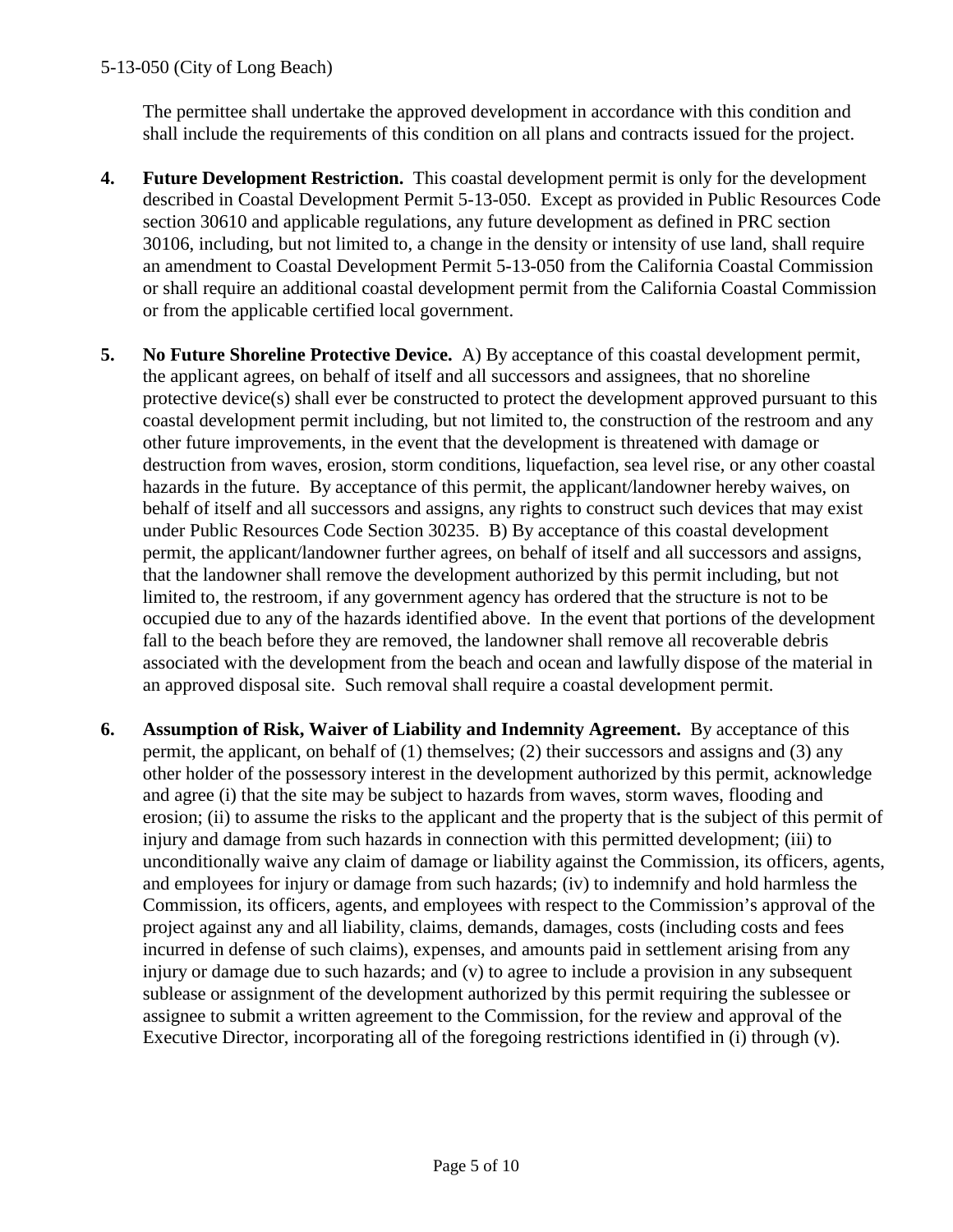# **IV. FINDINGS AND DECLARATIONS**

## **A. PROJECT DESCRIPTION**

The applicant (City of Long Beach) is proposing to replace an existing public restroom with a new onestory, six-stall public restroom in the same location, attached to an existing 891 square foot snack bar building (See Exhibits). The project site is located one mile east of downtown Long Beach at a popular recreational beach. The City asserts that the proposed project is necessary because of the dilapidated conditions of the existing facility.



Project Site: Bluff Park Beach, at the terminus Junipero Avenue, Long Beach.

The proposed project is located on the beach at the eastern end of the public beach parking lot situated at the southern terminus of Junipero Avenue (Exhibit #2). The shoreline in the project area is a sandy public beach, about one hundred feet wide, that exists in a stable and relatively low wave energy environment (because of the breakwater).

The proposed work involves the demolition of the restroom portion (553 square feet) of the existing onestory, 1,493 square foot restroom/snack bar structure that is situated on the seaward side of the beach bicycle path. A new six-stall, 543 square foot restroom structure is proposed to be constructed on a new foundation in the same footprint and at the same elevation as the existing restroom (Exhibit #3). An existing 49 square foot sump pump room will be incorporated into the new restroom. No changes are proposed for the attached 891 square foot snack bar structure, and the proposed project will not change the current fifteen-foot height of the existing restroom/snack bar structure. In total, the snack bar structure with the proposed attached new six-stall restroom will cover 1,483 square feet.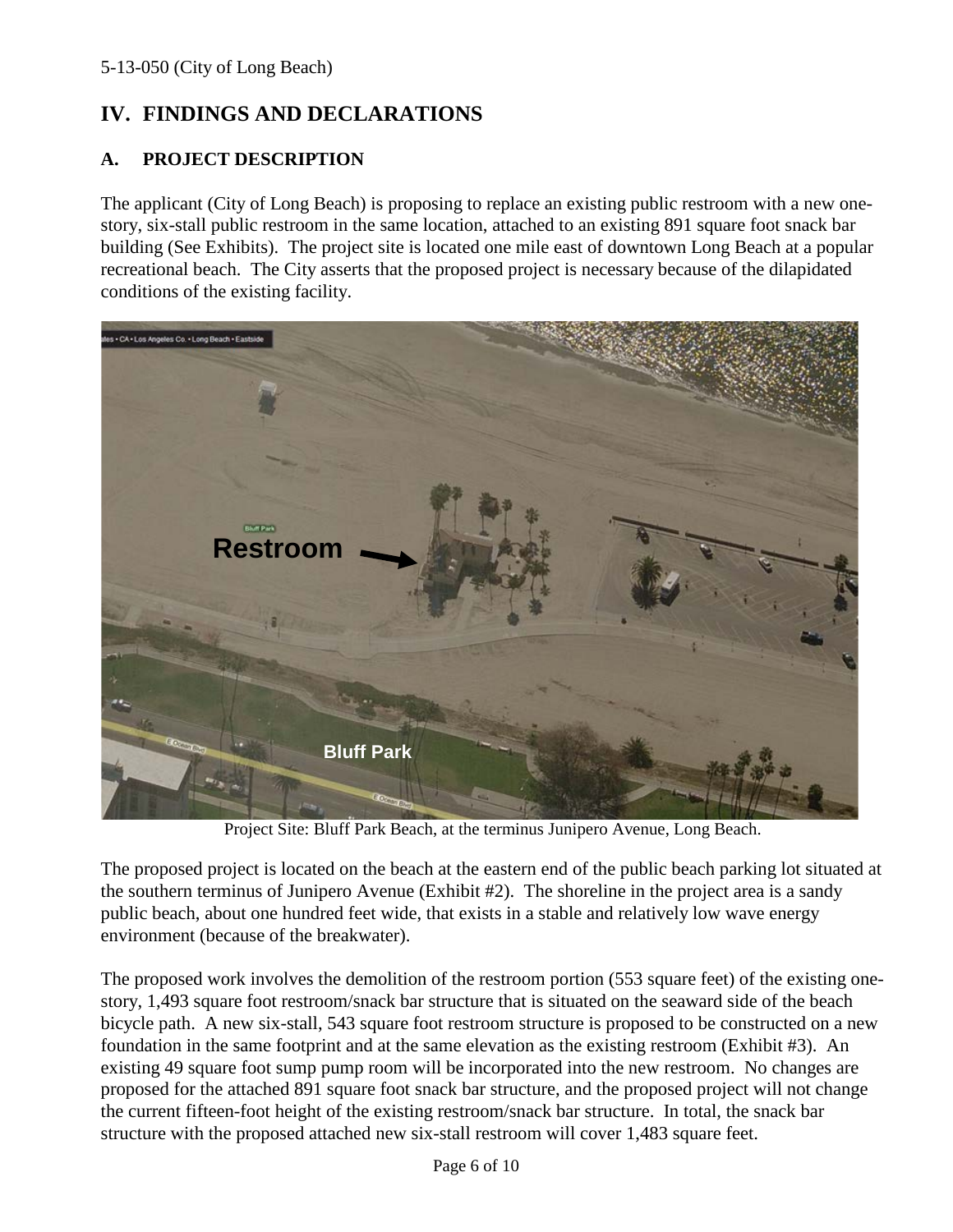The roof of the new restroom will be decorated with metal mission-style tiles, and new benches, bicycle racks and trash receptacles will be installed on the new decorative hardscape that is proposed to surround the new restroom. The paved area around the proposed structure will be increased by about five hundred feet in order to improve handicap access. New outdoor showers, sinks, and drinking fountains will also be installed. The proposed project has been reviewed and approved by the City of Long Beach Department of Development Services and has been determined to be compliant with ADA (Americans with Disabilities Act of 1990) standards.

## **B. MARINE RESOURCES AND WATER QUALITY**

The Coastal Act contains policies that address development in or near coastal waters. The proposed project is located near coastal waters of the Pacific Ocean. No work is proposed in the water. All work will occur about one hundred feet inland of the shoreline. Sections 30230 and 30231 of the Coastal Act require the protection of biological productivity, public recreation and marine resources. The permit is conditioned to protect these marine resources.

#### Section 30230 of the Coastal Act states:

*Marine resources shall be maintained, enhanced, and where feasible, restored. Special protection shall be given to areas and species of special biological or economic significance. Uses of the marine environment shall be carried out in a manner that will sustain the biological productivity of coastal waters and that will maintain healthy populations of all species of marine organisms adequate for long-term commercial, recreational, scientific, and educational purposes.*

#### Section 30231 of the Coastal Act states:

*The biological productivity and the quality of coastal waters, streams, wetlands, estuaries, and lakes appropriate to maintain optimum populations of marine organisms and for the protection of human health shall be maintained and, where feasible, restored through, among other means, minimizing adverse effects of waste water discharges and entrainment, controlling runoff, preventing depletion of ground water supplies and substantial interference with surface water flow, encouraging waste water reclamation, maintaining natural vegetation buffer areas that protect riparian habitats, and minimizing alteration of natural streams.*

Due to the project's location near coastal waters, it is necessary to ensure that construction activities will be carried out in a manner that will not adversely affect recreation, water quality or marine resources. The potential adverse impacts to water quality and marine resources include discharges of contaminated runoff and sedimentation during construction and as a result of excavation and pouring of concrete for the foundation and the use of heavy equipment (fuel and oil leaks). In order to prevent adverse impacts to marine waters from construction activities, the Commission is imposing Special Condition Three. Special Condition Three requires that specific mitigation measures be implemented in order to ensure that water quality, biological productivity and marine resources are protected as required by Sections 30230 and 30231 of the Coastal Act. The required best management practices include provisions to prevent discharges into the water during construction (e.g., sand bagging, runoff diversions, and silt curtains). Only as conditioned will the proposed project ensure the protection of marine resources and water quality as required by Sections 30230 and 30231 of the Coastal Act.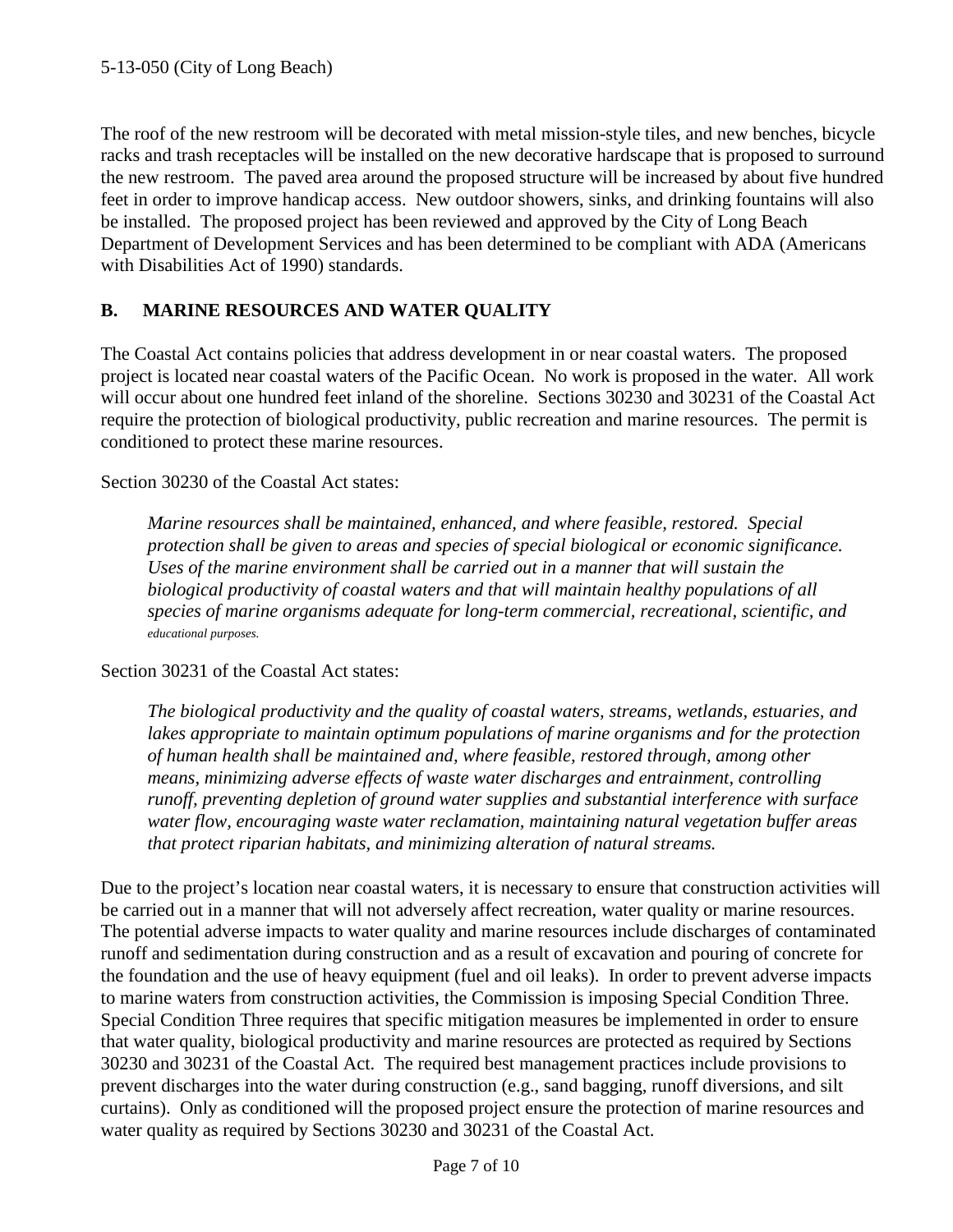## **C. PUBLIC ACCESS AND RECREATION**

One of the basic goals stated in the Coastal Act and is to maximize public access to and along the coast. The Coastal Act has several policies that protect public access along the shoreline and public recreational opportunities.

Section 30210 of the Coastal Act states:

*In carrying out the requirement of Section 4 of Article X of the California Constitution, maximum access, which shall be conspicuously posted, and recreational opportunities shall be provided for all the people consistent with public safety needs and the need to protect public rights, rights of private property owners, and natural resource areas from overuse.*

Section 30211 of the Coastal Act states:

*Development shall not interfere with the public's right of access to the sea where acquired through use or legislative authorization, including, but not limited to, the use of dry sand and rocky coastal beaches to the first line of terrestrial vegetation.*

#### Section 30213 of the Coastal Act states:

*Lower cost visitor and recreational facilities shall be protected, encouraged, and, where feasible, provided. Developments providing public recreational opportunities are preferred...*

The public currently has unrestricted access along the shoreline at the project site. In order to protect public access and recreational opportunities from short-term impacts caused by construction activities, the Commission is imposing Special Condition One which requires that the permitted development shall not occur on weekends during the "peak use" beach season (defined as the period starting the day before the Memorial Day weekend and ending the day after the Labor Day weekend), and that beach area closures shall be minimized and limited to areas immediately adjacent to the permitted development.

The use of part of the public beach and adjacent public parking lot for project staging will not have any significant adverse effect on public access or recreation because the parking lot and the beach have sufficient capacity to meet the weekday demands of the public when the proposed demolition and construction activities would occur. The public beach parking lot has 451 parking spaces. The public beach parking lot and beach bicycle path will remain open at all times, and Special Condition Two requires the applicant to provide and maintain temporary public toilets at the site while the new restroom is being constructed.

Special Condition Four protects public recreation by ensuring that the City obtains a permit amendment or a new coastal development permit for any additional changes or improvements to the structure, including any changes that would affect the operation of the snack bar concession. Special Condition Five protects the public beach by prohibiting the construction of future shoreline protective devices to protect the proposed restroom. Construction of a shoreline protective device between the proposed structure and the sea would adversely affect public access and recreation by displacing public recreation area. The project site may be subject to hazards from waves, storm waves, flooding and erosion, and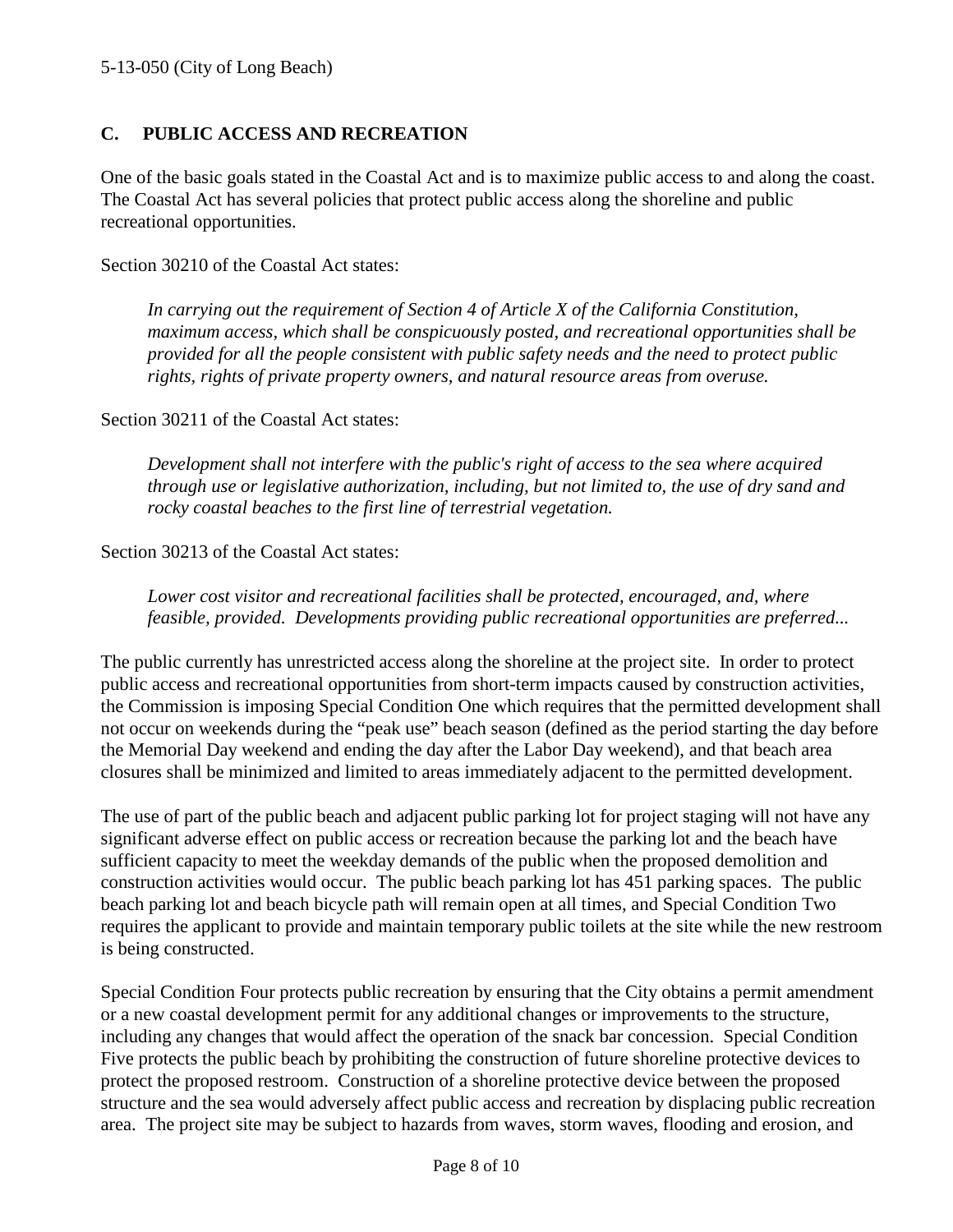## 5-13-050 (City of Long Beach)

Special Condition Six requires the applicant to assume these risks. Should the approved structure be deemed unsafe, and a government agency orders that the structure is not to be occupied; the permittee would have to relocate or remove the development. In this case, the proposed structure is located further inland than the public beach parking lot, which is closer to the ocean.

As conditioned, the proposed project will enhance public recreation and will not obstruct or interfere with existing public access or recreational opportunities at or near the project site. The proposed project does not: a) obstruct a significant view to or along the coast; b) adversely impact public access to and use of the water; c) adversely impact public recreational use of a public park or beach; or d) otherwise adversely affect recreation, access or the visual resources of the coast. Therefore, the Commission finds that the proposed development, as conditioned, is consistent with the public access and recreation policies of the Coastal Act.

## **D. HAZARDS**

The Coastal Act states that new development must minimize risks to life and property and not create nor contribute significantly to erosion, geologic instability, or destruction of the site or surrounding area.

Section 30253 of the Coastal Act states, in part:

*New development shall:*

- *(l) Minimize risks to life and property in areas of high geologic, flood, and fire hazard.*
- *(2) Assure stability and structural integrity, and neither create nor contribute significantly to erosion, geologic instability, or destruction of the site or surrounding area or in any way require the construction of protective devices that would substantially alter natural landforms along bluffs and cliffs.*

The shoreline in the project area is a sandy public beach, about one hundred feet wide, that exists in a stable and relatively low wave energy environment (because of the breakwater). The proposed project, as conditioned, minimizes risks to life and property. The proposed project will not create nor contribute significantly to erosion, geologic instability, or destruction of the site or surrounding area or in any way require the construction of protective devices that would substantially alter natural landforms along bluffs and cliffs.

However, no development on the beach can be guaranteed to be safe from hazard. Any development located in or near the ocean has the potential for damage caused by wave energy, floods, seismic events, storms and erosion. The proposed project is located on the shoreline of the Pacific Ocean and is susceptible to natural hazards. The Commission routinely imposes conditions for assumption of risk in areas at high risk from hazards. Special Condition Six ensures that the permittee understands and assumes the potential hazards associated with development in or near the water. Such knowledge is the first step towards the minimization of risks to life and property. The proposed project, as conditioned, is consistent with Section 30253 of the Coastal Act.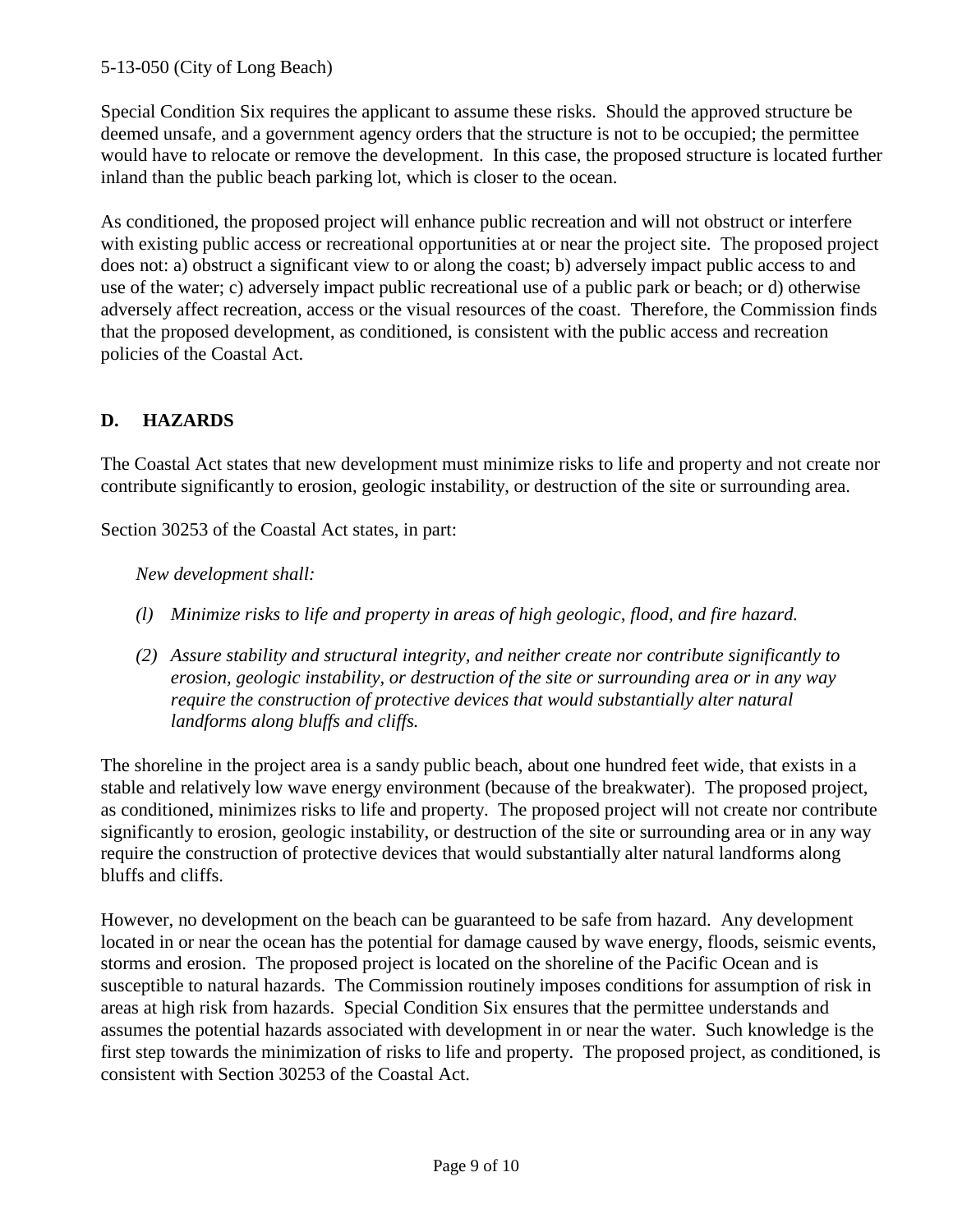## **E. DEVELOPMENT**

The development is located within an existing developed area and, as conditioned, will be compatible with the character and scale of the surrounding area, has been designed to assure structural integrity, and will avoid cumulative adverse impacts on public access. Therefore, the Commission finds that the development, as conditioned, conforms with Sections 30250, 30251, 30252, 30253 and the public access provisions of the Coastal Act.

## **F. LOCAL COASTAL PROGRAM**

A coastal development permit is required from the Commission for the proposed development because it is located within the Commission's area of original jurisdiction. The Commission's standard of review for the proposed development is the Chapter 3 policies of the Coastal Act. The City of Long Beach certified LCP is advisory in nature and may provide guidance. The Commission certified the City of Long Beach LCP on July 22, 1980. As conditioned, the proposed development is consistent with Chapter 3 of the Coastal Act and with the certified LCP for the area.

## **G. CALIFORNIA ENVIRONMENTAL QUALITY ACT (CEQA)**

In this case, the City of Long Beach is the lead agency for purposes of CEQA review of this project. The City issued a CEQA Exemption for the proposed project on September 26, 2012. As conditioned, there are no feasible alternatives or feasible mitigation measures available which would substantially lessen any significant adverse effect which the activity may have on the environment. Therefore, the Commission finds that the proposed project, as conditioned to mitigate the identified impacts, is the least environmentally damaging feasible alternative and can be found consistent with the requirements of the Coastal Act to conform to CEQA.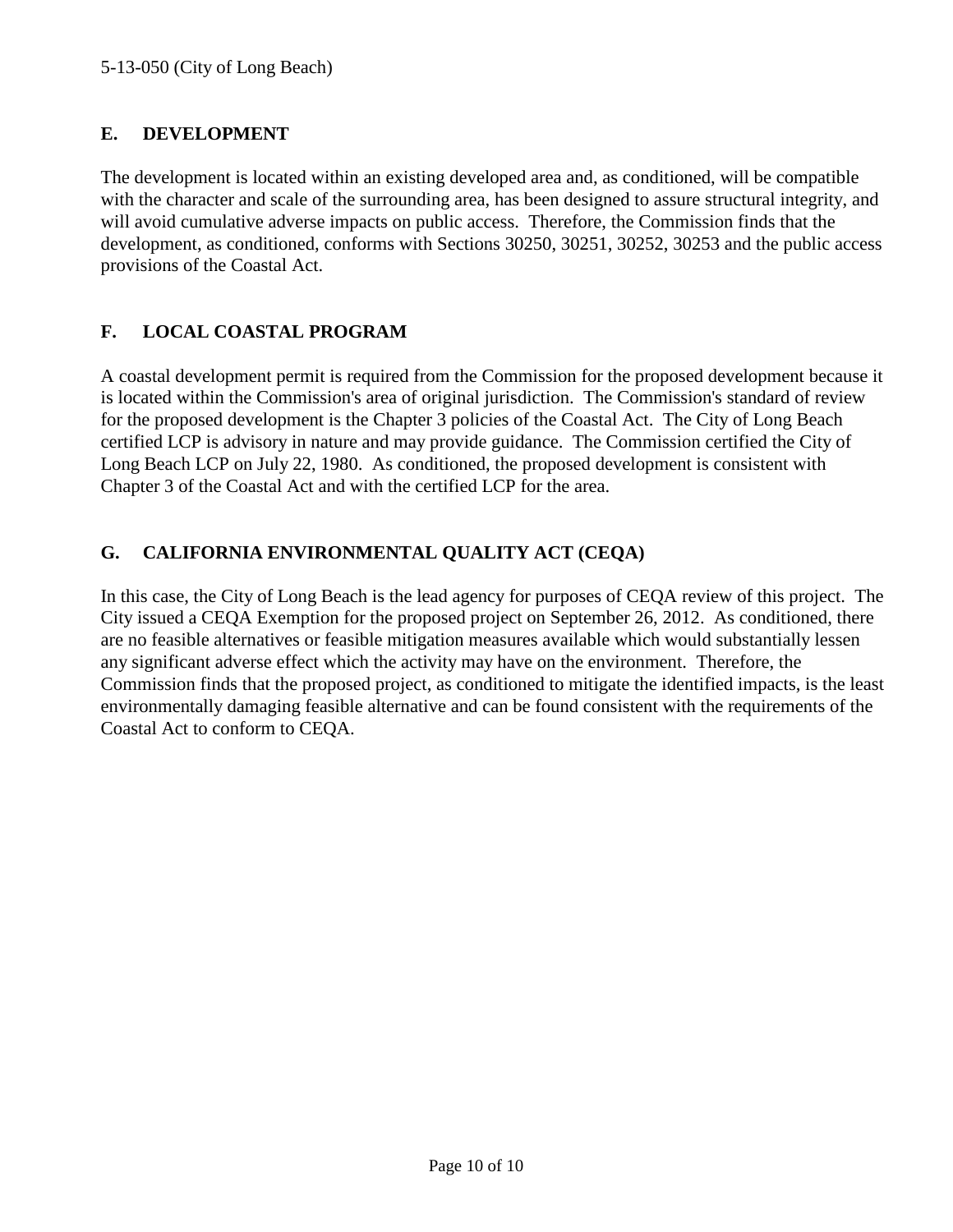# **City of Long Beach**

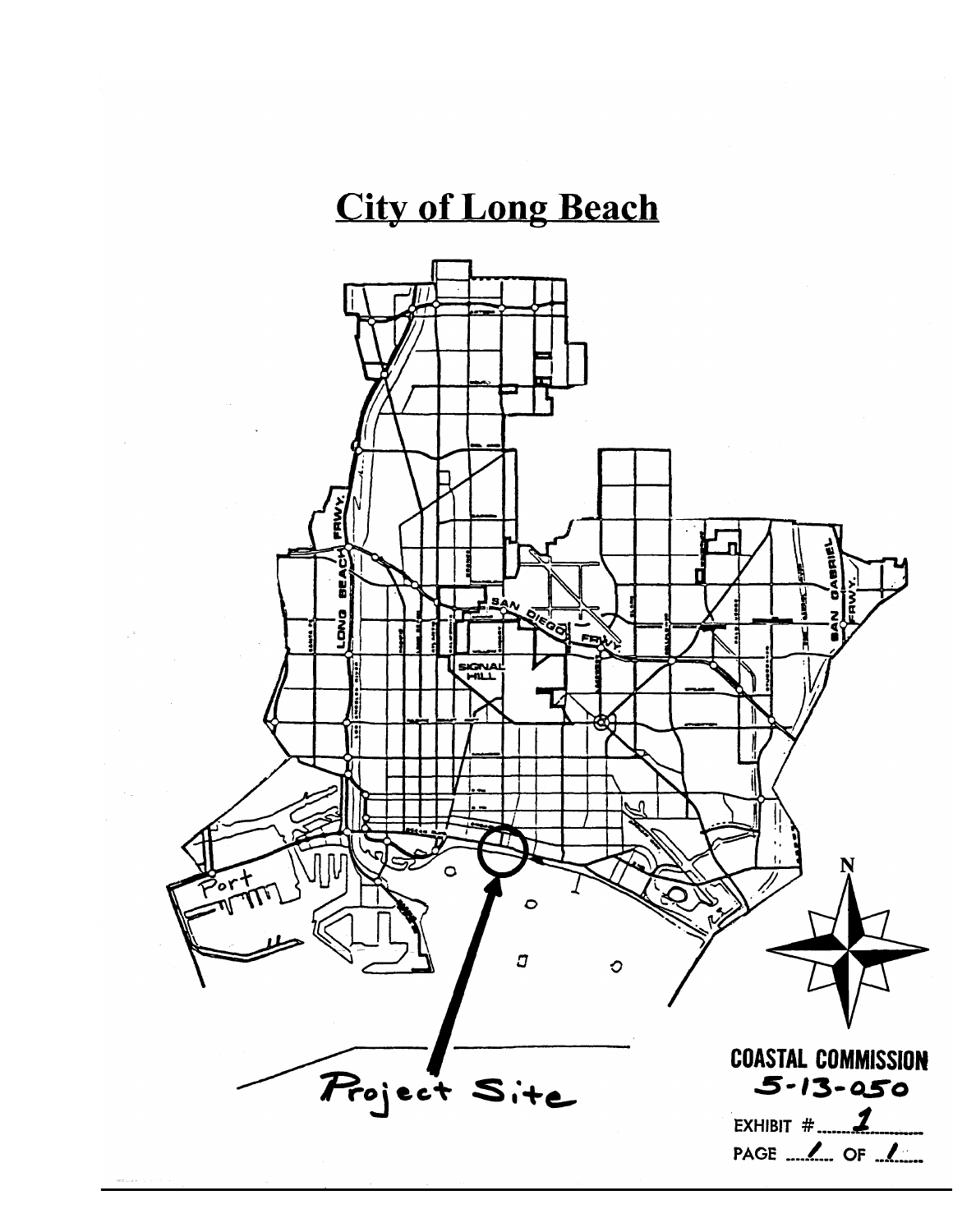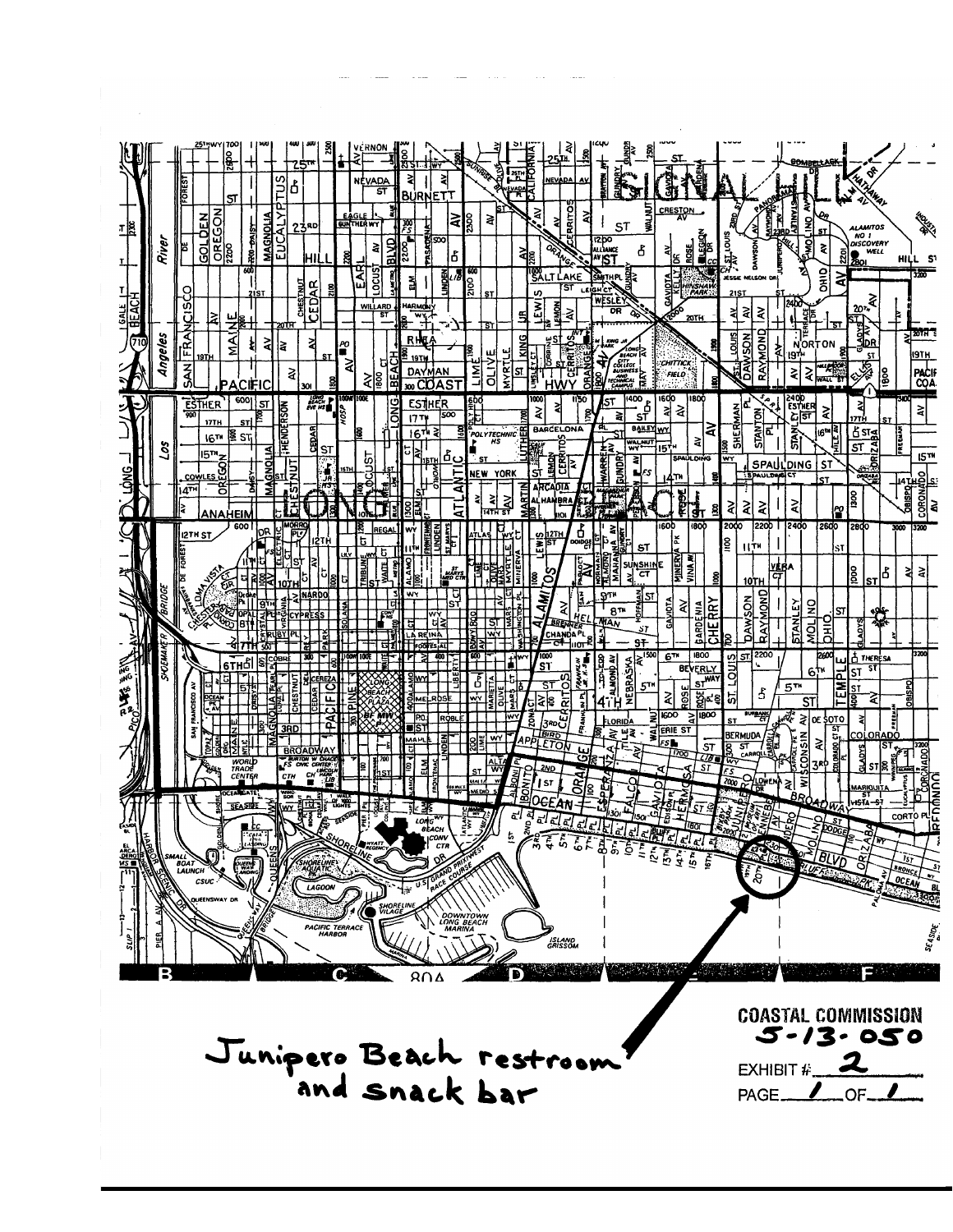